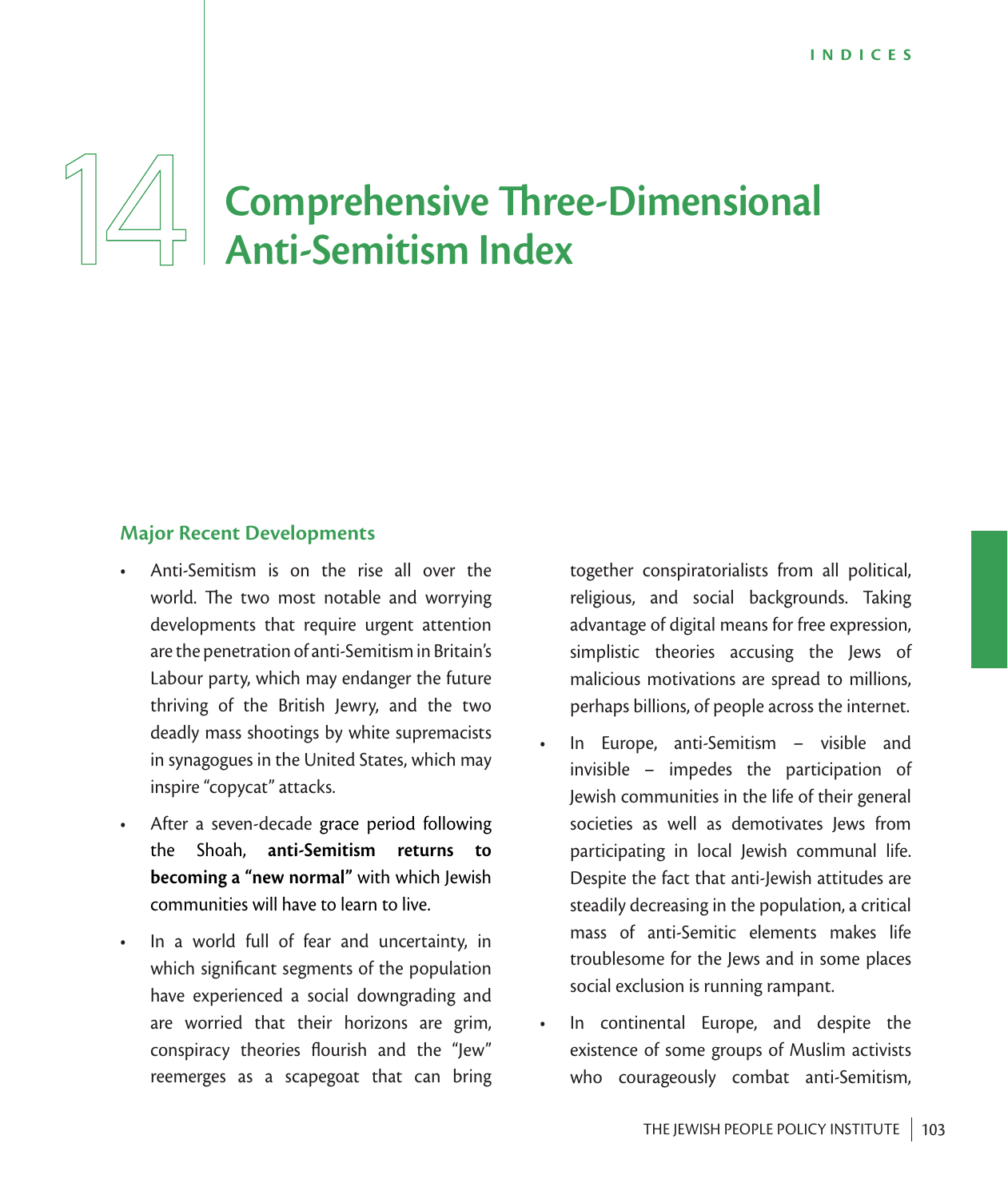**the single main discerning and predictive indicator of Jewish community sustainability appears to be the percentage of Muslims in the population**.

- **In North America and Australia**, anti-Semitism has almost no tangible impact on the social, academic, economic and political integration of the Jews in general society. Yet, in the last two years in the United States, **anti-Semitic right-wingers have become** emboldened in their willingness to express their anti-Jewish prejudices and to act upon them. **Similarly, anti-Semitic views on the left have increased** and Jews (particularly, on college campuses) feel more threatened by them, even though most of the abuse has been verbal and psychological, not physical.
- Anti-Zionism has become a main-stream opinion in Europe and frequently features traditional anti-Semitic components. Jews are often held accountable for the actions and policies of the Israeli government. On American campuses, pro-Israel students are confronted with peer and institutional pressures to decrease their Zionist engagement. These pressures resemble what Jewish students started encountering 20 years ago in Europe.
- **As a positive development, we may mention that the world media interest in the Israeli-Palestinian is declining sharply**. A large part of the leading international foreign media outlets have decided to close their Israel's offices and bring back home their permanent correspondents. As the one-side coverage and

over coverage of the conflict have been the major causes of the anti-Israel propaganda and have nurtured the anti-Jewish discourse, we may expect that this decreasing coverage will give back a lower profile to the Palestinian issue.

• Despite the worsening situation, **comparisons with the blackest periods of Jewish history are mistaken**. All across the Western world discrimination is forbidden by law, occurrences of state anti-Semitism are very rare, there is adherence to the rule of law in countries where Jews live, and the existence of the State of Israel has influenced the status of the Jewish communities living in problematic environments for the better.

These elements and the figures in Tables (1) and (2) below, demonstrate that even in the US the previously inconceivable return of anti-Semitism becomes conceivable: two members of the US House of Representatives have publicly questioned the full allegiance of American Jews to the US; young and energetic anti-Zionist activists on the left may become a significant stream within the Democratic Party; the number of anti-Jewish incidents has doubled during the last year; harassing mail reaches public Jews on a regular basis; anti-Semitic tropes are increasingly detectable in the mainstream discourse and anti-Israel criticism is adopting anti-Semitic rhetoric.

The discomfort European Jews have complained about for the last 20 years has crept into the American landscape. While, as a legitimate precaution, more American synagogues have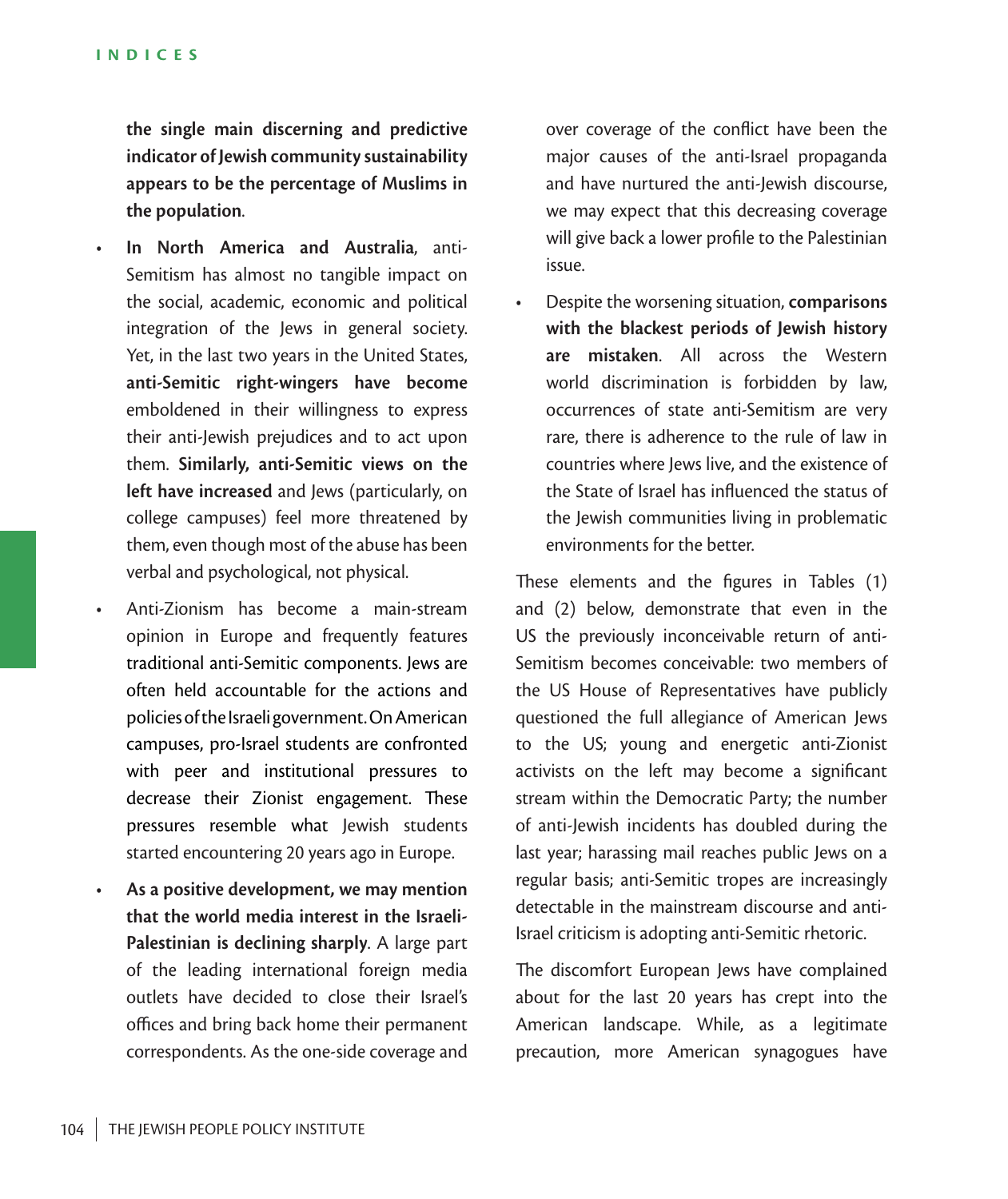begun adopting security measures, they may advance an unconscious message to the general population that Jews are not just "regular citizens" but are "citizens at risk."

### **The three-dimensional EU indicator**

JPPI's Anti-Semitism Index on Europe is presented here for the fifth year. The index aims to measure the discomfort of European Jewry and the threat levels against it. This integrated index, meant as a tool for policy-makers, relates to three complementary dimensions of anti-Semitism affecting individual Jews and communal Jewish life. Our integrative index utilizes existing data collected globally by the Anti-Defamation League (ADL) and locally by others (such as CNN, Eurobarometer, IFOP, UEJF, JPR), anti-Semitic harassment figures collected by local Jewish organizations and governmental agencies entrusted with security (such as CST in UK, SPCJ in France, and various specialized governmental agencies), and findings regarding perceptions of anti-Semitism among Jews (FRA, AJC and JPPI's survey).

### **What has changed since 2014?**

When JPPI launched its integrated "Anti-Semitism Index", very few reports providing a global perspective have been available. Things have changed: in the recent months the Israel Ministry of Diaspora Affairs, ADL, and the Kantor Center have published global reports on the resurgence of a structural anti-Semitism that has anchored not only in Arab and European countries but in North America too. High-quality research has been published just recently that we refer to in this analysis.

Our role is not to synthetize the in-depth analyses offered in these reports but rather to signal the changes in the chosen three indicators of the JPPI index, articulate a diagnostic summary of in-depth transformations, identify the critical developments to follow, and to provide policy-makers with a policy planning meta-analysis along with a set of recommendations.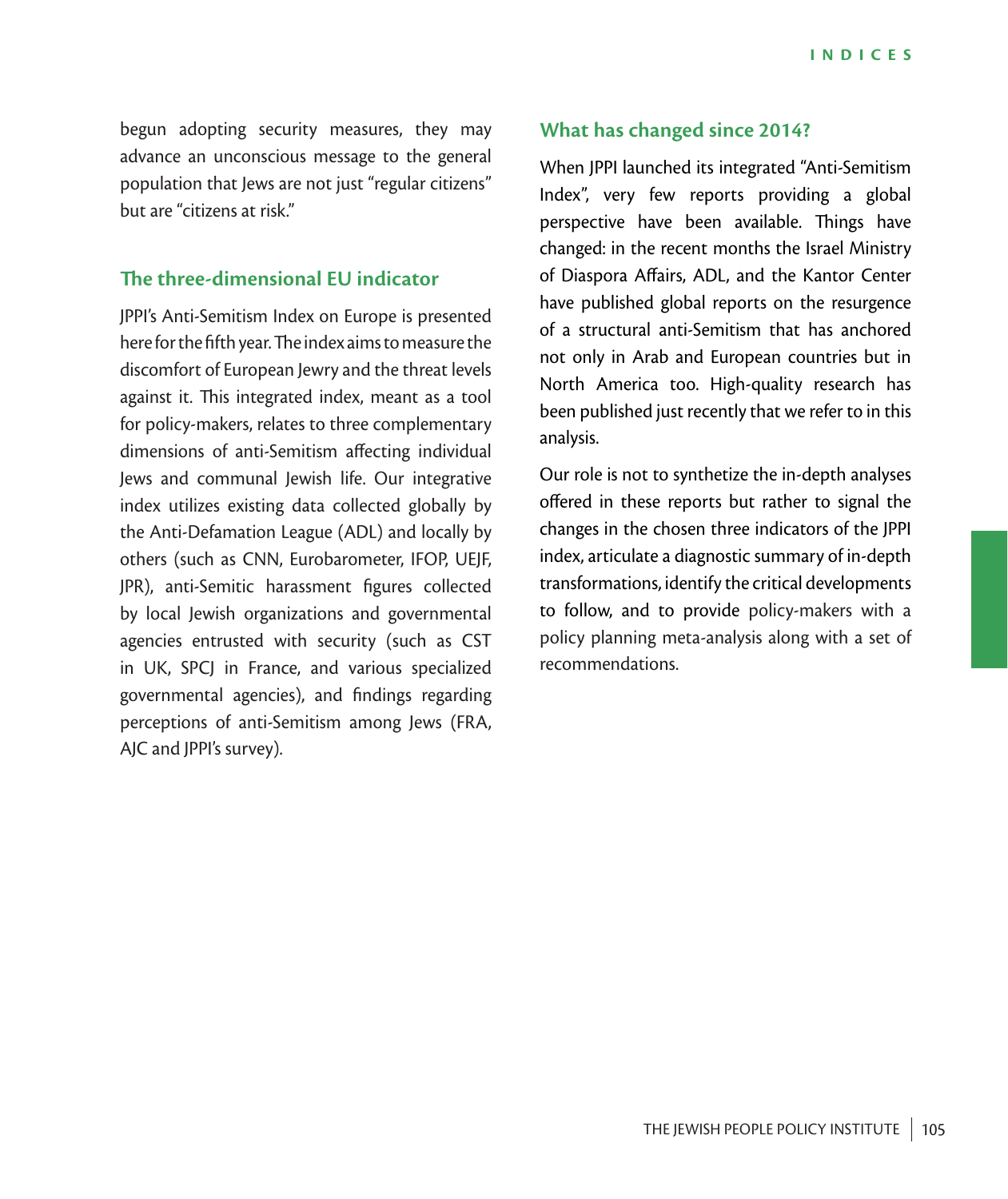### **JPPI Survey Findings**

According to a recent JPPI survey of a selected group of 180 US rabbis and communal leaders, a large majority stated that anti-Semitism has increased considerably over the past five years. Fifty percent of respondents believe the government does not combat anti-Semitism effectively, forty percent worry about a possible decrease in community participation in their area for fear of a possible anti-Jewish incident, but only a third are worried that in the next 12 months a person close to them will be a victim of anti-Jewish harassment or physical attack. While alarming, these figures appear less bleak when compared with answers to the same questions in Europe: 24 percent of the 16,000 Jewish respondents in an FRA survey (see below) say they have witnessed other Jews being verbally insulted, harassed, or physically attacked in the past year 56 percent are worried about their friends or family members falling victim to anti-Semitic harassment in the coming year, 71 percent of the European Jewish respondents hide – at least occasionally – their Jewishness, 70 percent give a scathing assessment of their governments' efforts to combat anti-Semitism, and 38 percent have contemplated emigration as they don't feel safe in their countries.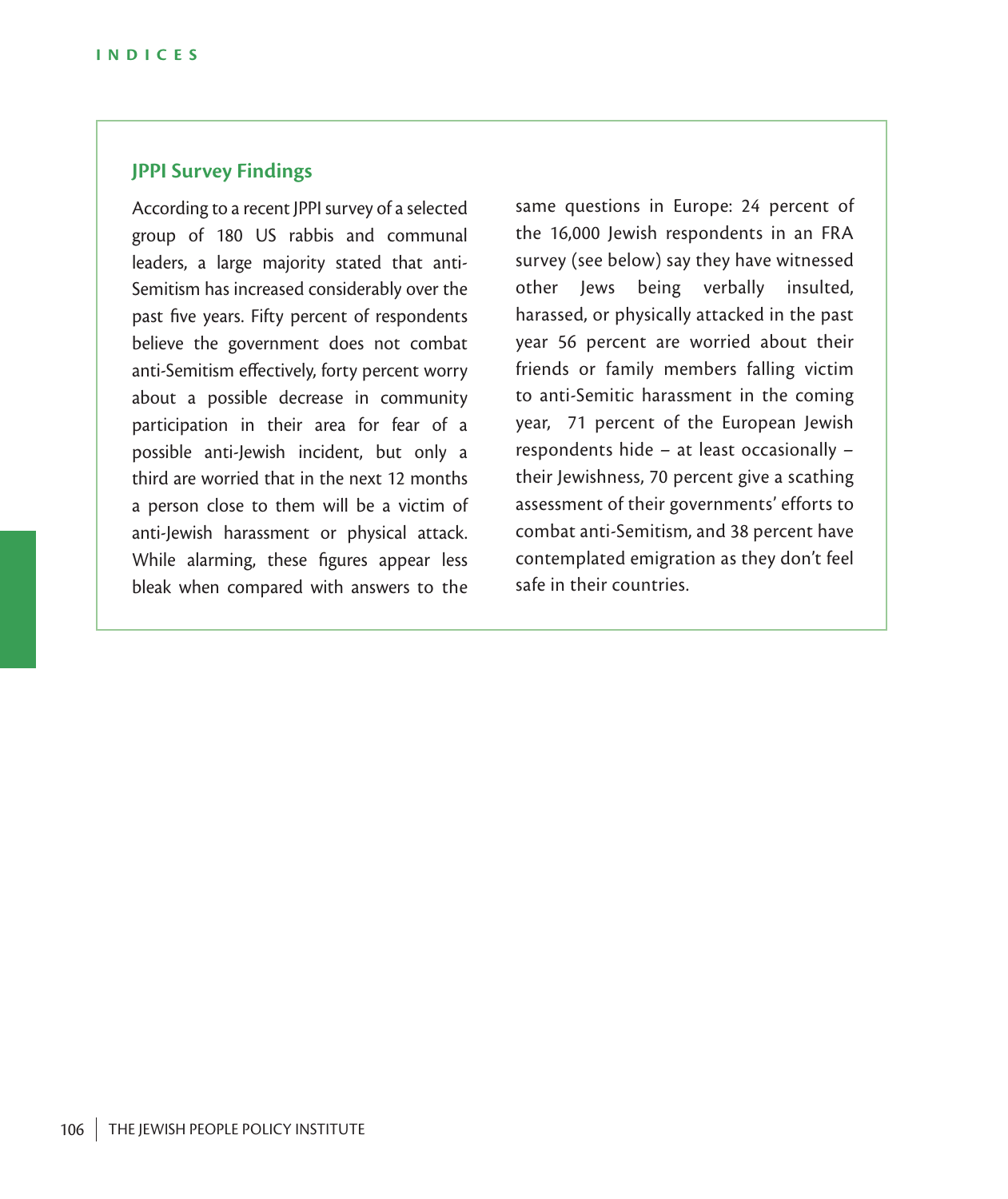#### **Monitoring the level of anti-Semitic threat in different countries**

(based on perceived disconfort among Jews)



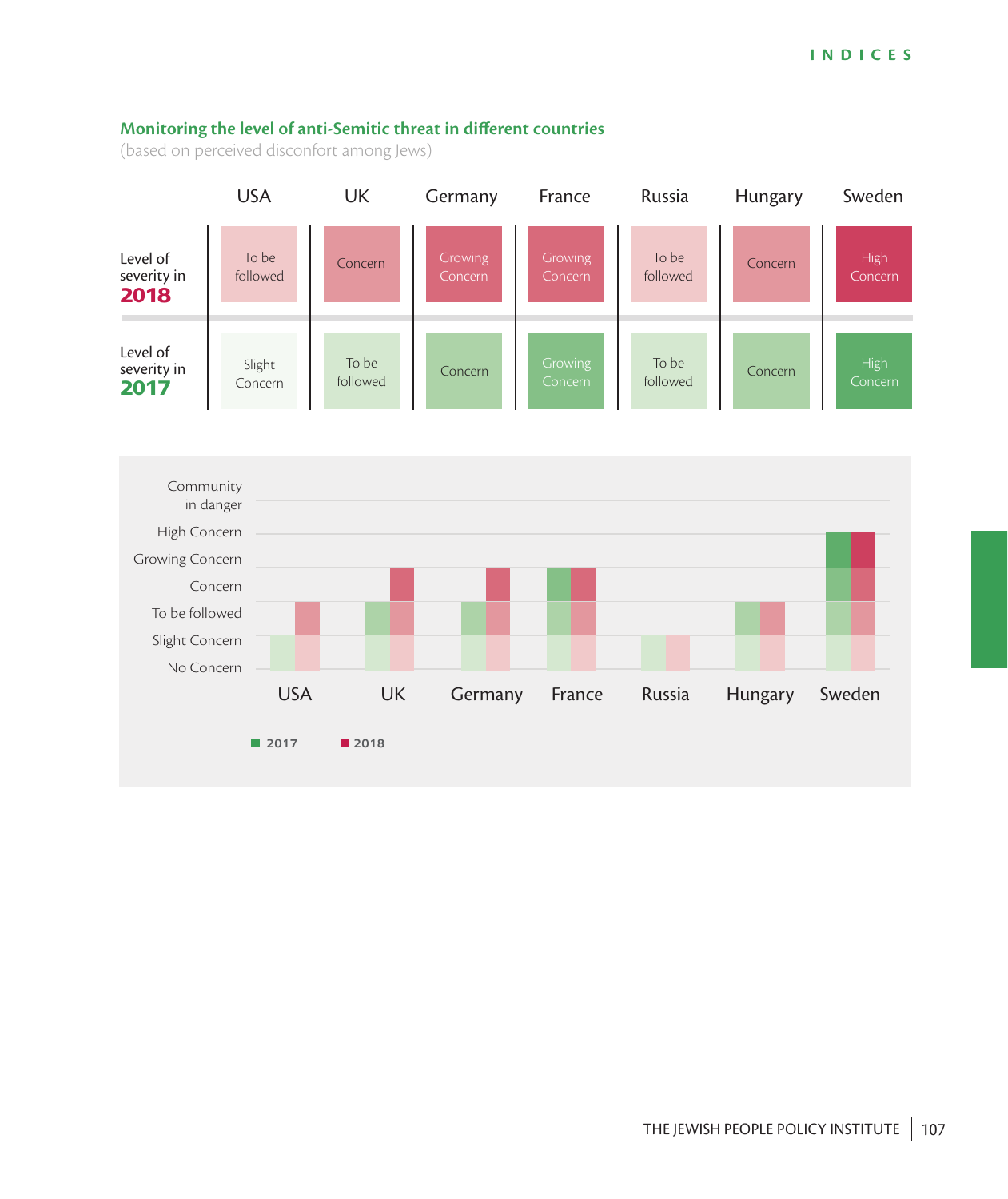# Part One: Anti-Semitism in Europe Affects the Day-to-Day Life of Jews

In 1945, following the exposure of the Nazi extermination camps and the realization of the severity of the catastrophe caused by anti-Semitic ideology, European countries adopted a policy of rejecting in principle any expression that could be construed as supporting racism or bigotry. But seven decades after the Shoah, the grace period that had been extended to the Jews is over. Resentment of Jews that had been long silenced has again openly erupted. The consolidation of a critical discourse on Israel has granted renewed legitimacy to Holocaust denial and anti-Semitic expressions, which were once confined to the margins.

In addition to this development, immigration waves washing over Europe and other developments, boosted nationalist and conservative sentiments across the continent and threaten the stability of European Union and the common political vision of its member states. A large segment of the middle class in the Western countries where Jews live, feels that it is under existential threat. Some fear that migrants may "replace" them and take over the political and cultural control of the country (largely on the right); others fear a socio-economic downgrading that might leave them impoverished (mainly on the left). Jews often find themselves on the receiving end of such fears.

### **Main findings:**

- 1. Security threats significantly affect the lives of European Jews.
- 2. Jewish communal life is under direct threat.
- 3. The participation of Jewish communities in their general societies is reduced.
- 4. Because of anti-Semitism and other factors, Europe's Jewish population is declining.
- 5. Local governments could do much more to increase security for Jews.
- 6. If nothing is done, a significant number of European Jews will relocate to more inviting environments, some will self-segregate while others decrease their Jewish profile and distance themselves from Jewish communal life.

## **Selected quantitative data illustrating the deteriorating trend:**

• A recent French Institute of Public Opinion (IFOP) poll found that nearly nine in ten Jewish college students in France have experienced anti-Semitism on campus.<sup>1</sup> Of those students, 85 percent said that they were subjected to an anti-Semitic trope, 75 percent said they had been on the receiving end of Jewish and Holocaust jokes, and 19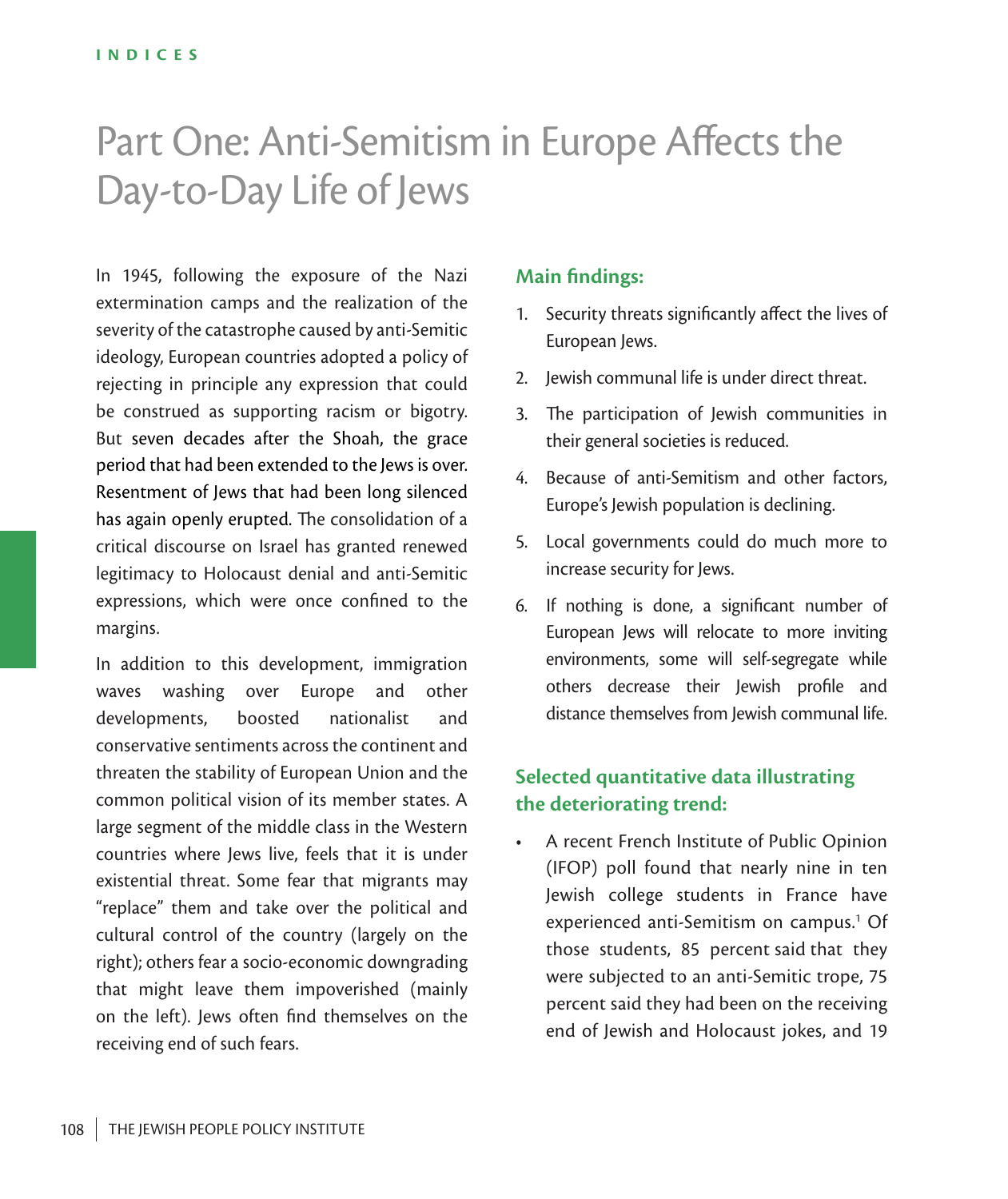percent said they had been subjected to anti-Semitic "aggression." The situation is clearly deteriorating and not only on campuses: according to the French government, anti-Semitic acts in France increased by 74 percent over the previous year. Anti-Jewish stereotypes and among the activists of the populist "yellow vest" social movement conspiracy theories associated with Jews are especially high (30 percent as compared to 10 percent in the general population). Despite efforts invested in Holocaust education, one of five French young adults say they have never heard of the genocide of Jews during the Second World War.2

- In a major break with the past, the German Agency for Domestic Security has revealed what was well-known by local Jews: Muslim migrants have imported from their countries of origin strong anti-Semitic prejudices and a large proportion of the anti-Jewish violent incidents are perpetrated by Muslims.<sup>3</sup>
- While anti-Semitism in France and Germany largely comes from fringe populations, in Britain, it emanates from what may be its next ruling party, which has been described as "institutionally anti-Semitic." Drawing on extensive research, a report sponsored by the CST (the security organization of British Jews) says the Labour party has failed to prevent itself from becoming

a host for contemporary anti-Semitism, failed to effectively tackle anti-Semitism, and has failed to root out a culture of anti-Semitism denial and victim-blaming.4

- The biggest spike in violent incidents against Jews was in Ukraine (paradoxically, a country in which both the newly elected President and the Prime Minister happened to be Jewish), which registered an increase of more than 50 percent. This increase emerged against the backdrop of renewed nationalism in Eastern Europe and attempts to whitewash and glorify the nationalist leaders and movements of the past who were also responsible for the murder and expulsion of Jews before and during World War II. In May 2017, the Pew Research Center conducted a study of 2,000 residents in each of Central and Eastern Europe's 18 countries. The study found that 20 percent of the respondents did not want Jews in their country, and 30 percent did not want Jews as neighbors. In addition, 22 percent of Romania's citizens and 18 percent of Polish citizens were interested in denying the right of Jews to citizenship in their country.<sup>5</sup>
- Other countries are not in much better shape: the majority of Austrian adults do not know that six million Jews were killed during the Holocaust.6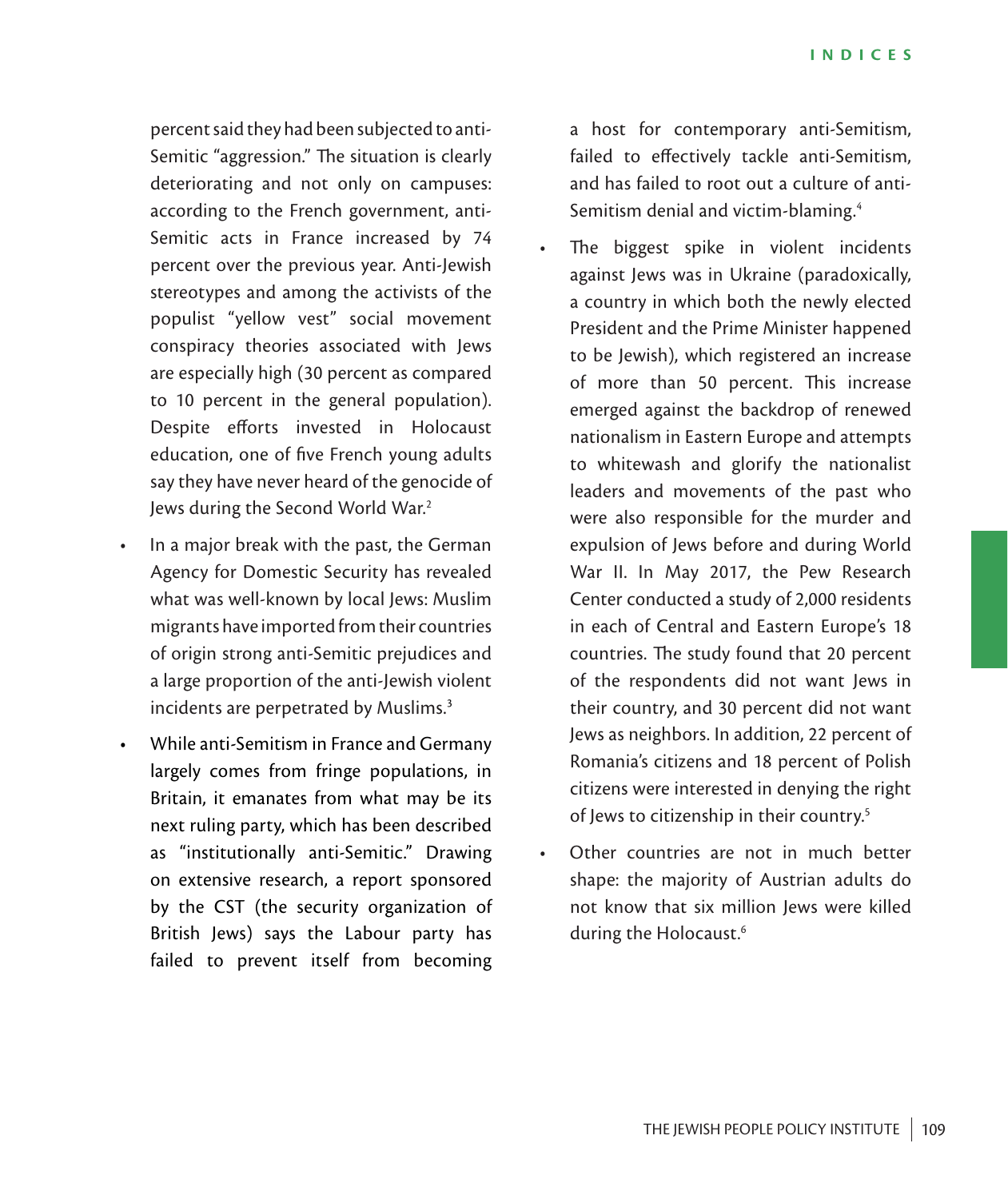### **Table 1: Anti-Semitism in Western Europe 2018:**

| <b>Anti-Semitism in Western</b><br><b>Europe</b>                                             | <b>Trend</b> | <b>Europe</b><br>average | <b>France</b>         | <b>UK</b>               | <b>Germany</b>          |  |  |  |  |
|----------------------------------------------------------------------------------------------|--------------|--------------------------|-----------------------|-------------------------|-------------------------|--|--|--|--|
| <b>PUBLIC OPINION TOWARD JEWS (%)</b>                                                        |              |                          |                       |                         |                         |  |  |  |  |
| Harbor anti-Semitic attitudes $(\%)^7$                                                       |              | 24(26)                   | 17(37)                | $36(39)^8$              | $16(27)^9$              |  |  |  |  |
| - as above, among Muslims $(\%)^{10}$                                                        |              | 62(55)                   | 49 (83)               | 58 (54)                 | 70 (62)                 |  |  |  |  |
| ANTI-SEMITIC BEHAVIOR (number of incidents; only as reported to official agencies)           |              |                          |                       |                         |                         |  |  |  |  |
| Increase/Decrease in violent assaults (%)                                                    |              |                          | $+74%$                | $+16%$                  | $+10%$                  |  |  |  |  |
| Violent assaults <sup>11</sup>                                                               | ▲            |                          | 183 [97]              | 123 [149)               | 62 [24]                 |  |  |  |  |
| Total incidents (extreme violence, assaults,<br>damages, desecrations and threats)           |              |                          | 541 [311]             | 1,652<br>$[1,420]^{12}$ | 1,646<br>$[1,504]^{13}$ |  |  |  |  |
| Number of physical attacks per 1,000 Jews                                                    |              | 5                        | $3.1$ [1.8]           | 9.3 [8]                 | 7.4 [6.7]               |  |  |  |  |
| Per cent of attacks that are not reported                                                    |              | 79 (77)                  | 76 (72)               | 80(73)                  | 79 (72)                 |  |  |  |  |
| <b>ANTI-SEMITISM AS PERCEIVED BY JEWS14 (%)</b>                                              |              |                          |                       |                         |                         |  |  |  |  |
| Anti-Semitism is a very or fairly big<br>problem (%)                                         |              | 85(67)                   | 95 (86)               | 75 (48)                 | 85 (40)                 |  |  |  |  |
| Have considered emigration because they<br>do not feel safe in their country (%)             |              | 38 (32)                  | 44 (46) <sup>15</sup> | 29(18)                  | 44 (25)                 |  |  |  |  |
| Avoid places in their neighborhood<br>because they would not feel safe there as a<br>Jew (%) |              | 38(27)                   | 35(20)                | 68 (37)                 | 35(28)                  |  |  |  |  |

Note: Numbers in parenthesis are the latest available data. Numbers in brackets are 2017 scores.

An analysis of the data and main developments in Europe, as arises from the JPPI's 2019 Anti-Semitism Index, indicates that:

- General public attitudes toward European Jews have somewhat improved over the past few years. It is possible that these sentiments are linked to the rise in negative attitudes toward Middle Eastern and African immigrants, who are perceived to threaten the primary national identity of various European countries.
- Despite the overall positive trend, the number of violent anti-Semitic incidents rose dramatically in the past year. This discrepancy stems from the presence of fringe groups, radical right and radical left activists and radical Muslims.
- These three groups, who combine to make up between one-fifth to one-third of the total population in the various European countries, combine to create a critical mass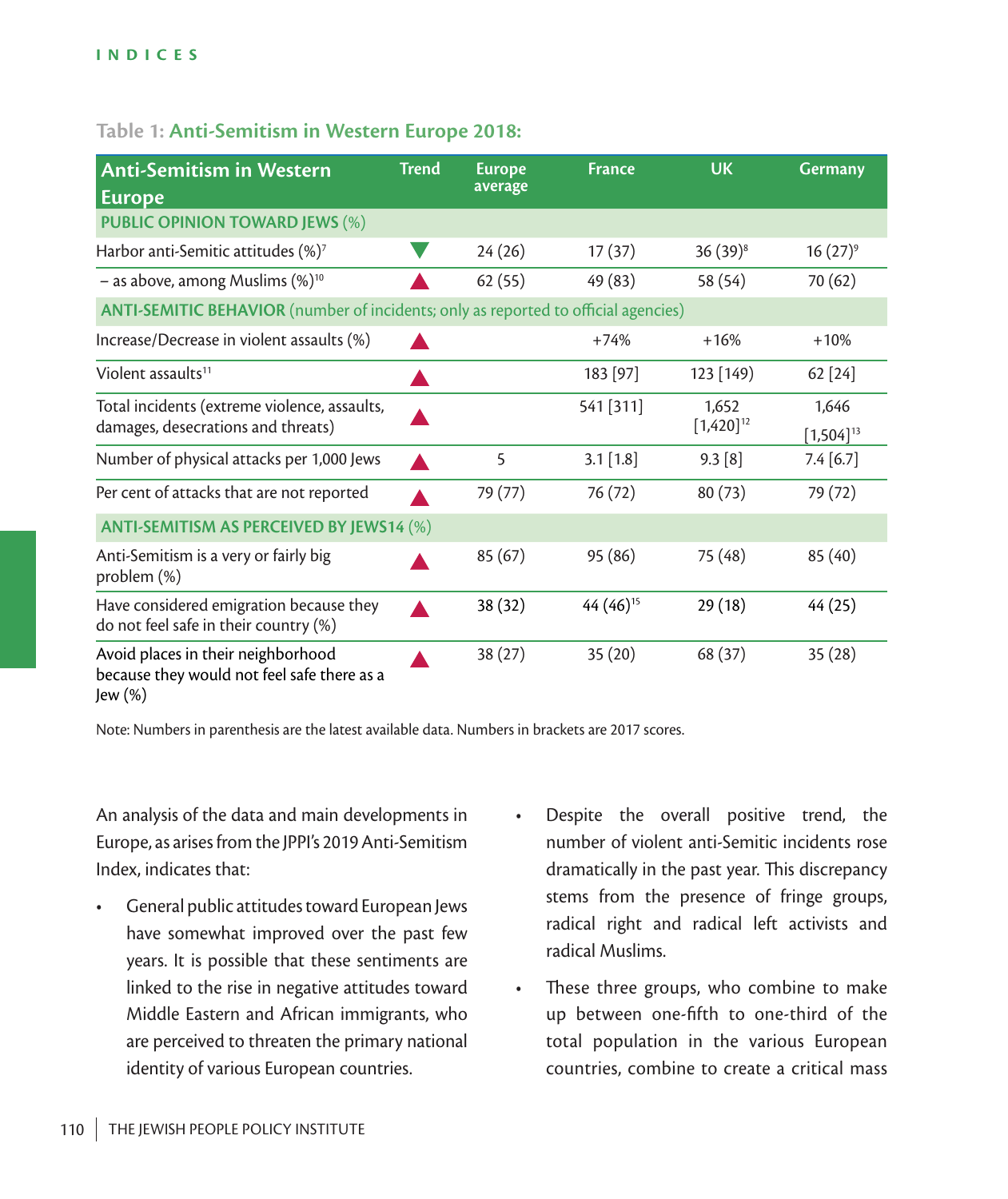that (unofficially) blocks the comfortable integration of Jews to the local public sphere.

- The number of violent anti-Semitic attacks against Jews rose in the three main countries examined. In France, despite the fact that the total number of anti-Semitic incidents decreased, violent radicalism increased and included the brutal murders of two elderly Jewish women at the hands of their devout Muslim neighbors.<sup>16</sup>
- If the anti-Semitic violence in France is associated with radical Islam, in England, the anti-Semitic violence is associated more with a radical-right orientation. In Germany, the government identifies most of the perpetrators of anti-Semitic violence as belonging to the radical right (a caveat: this is the conclusion made when the identity of an attacker is unknown). However, in the three main countries examined, the Jewish communities themselves fear violence from radical Muslims more than from any other groups.
- While anti-Semitic sentiment in Western Europe continues to decline, Jews are concerned about their future and many do not feel safe to express their Jewish identities in public. A third of European Jews are considering emigrating, and many more do not see their children's future on the continent.

### **Impact on Jewish life**

Anti-Semitism and Jews are not on a first blind date. Jews have been able to live, and sometimes thrive, despite anti-Semitic environments. Jewish discomfort comes from several different populations that harm the Jews in different spheres. The following figure, drawing on field research, illustrates the three main types of anti-Jewish hatred and their expressions in daily life<sup>17</sup>

### **Who will remain, who will go?**

As indicated in Figure 1, while all anti-Semites want Jews to feel like second class citizens and are interested in expunging them from public life, the different types of anti-Semites do not equally harm Jewish life.

Jews will continue to live in their places of residence when symbolic expression of disdain such as cemetery desecration (generally perpetrated by far-right activists) occurs in their vicinity. They may conceal their Jewish belonging when they encounter derogatory remarks and discrimination in the work place or on college campuses (such as perpetrated by right-wingers and anti-Israel left-wingers).

However, they will seriously consider relocation when their children are insulted and beaten in the streets (violence most often perpetrated by Muslim anti-Semites) and they feel that the local government does not protect them. The impact of the imposition of mandatory gender studies in Jewish orthodox schools as well as the ban on kosher slaughter and circumcision is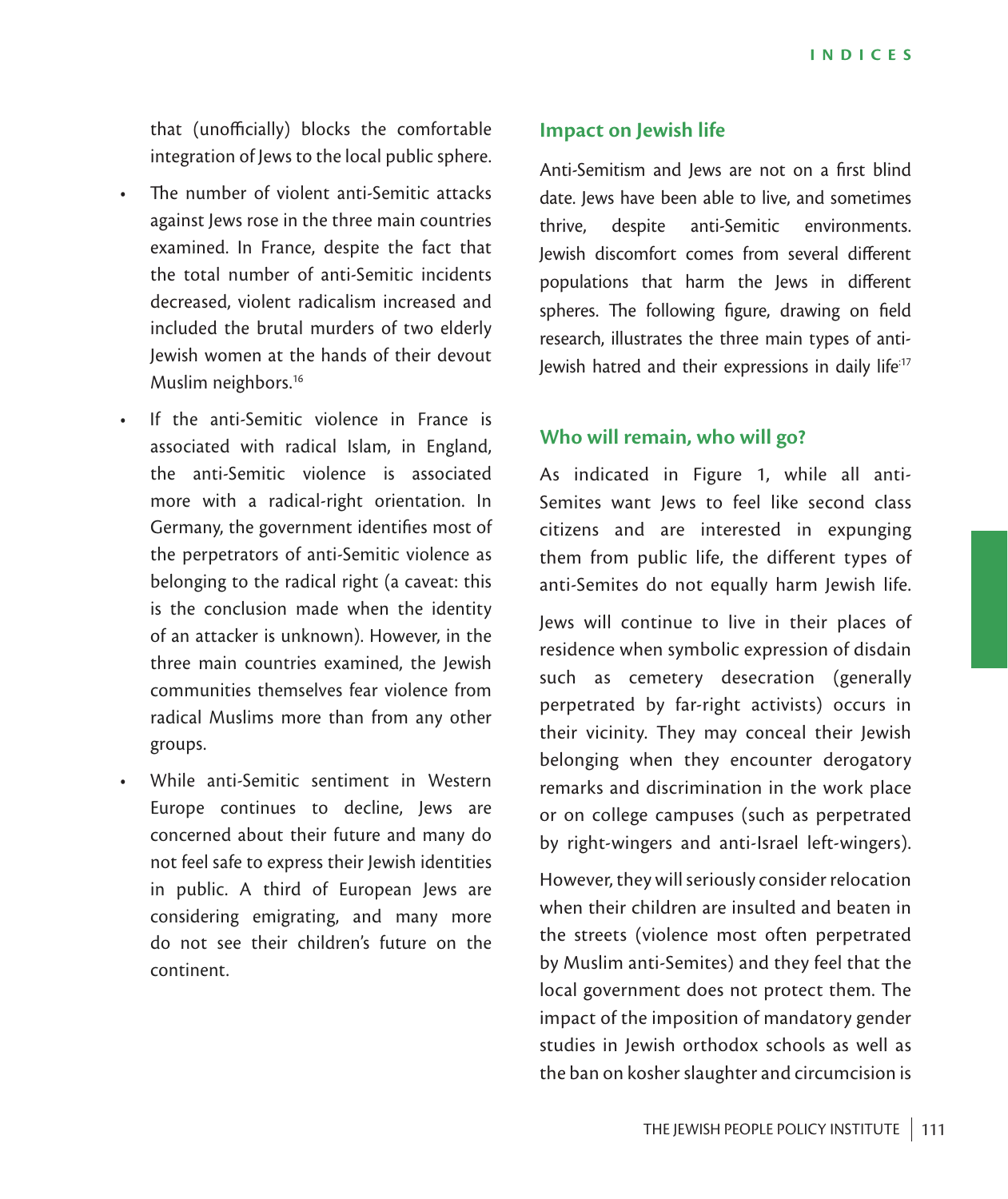less immediate but is likely to have a long-term determinant impact on organized Jewish life.

We may, therefore, expect that Jews will remain and even thrive in Eastern Europe while, unless drastic interventions by local governments are implemented, Jewish communities in Scandinavia, France and Germany will likely decrease. Despite this pessimistic perspective, Britain is an exception as the Jewish community there is well organized and may be able to confront the anti-Semitism emanating from the political left effectively.

The considerable Muslim presence in Western European and Scandinavian countries is therefore a factor influencing and perhaps predicting the future of Jewish existence in them. The Muslim sector is not the only one with the highest proportion of those responsible for physical harm to Jews, it also motivates leftwing politicians to criticize the State of Israel disproportionately - in order to court Muslim voters - and motivates right-wing politicians, to adopt conservative and nationalist positions and promote anti-multicultural policies and laws that limit non-Christian religious expressions in the public sphere. Although this policy of right-wing leaders is a counter-reaction to the spread of Islam, and is primarily aimed at limiting Islam, it also includes laws that harm the lives of Jewish communities. For example, laws that restrict circumcision and kosher slaughter without pre-stunning, laws that mandate gender and sexuality curricula in all schools, laws that prohibit the display of religious symbols in the public sphere, and policies that restrict the transfer of public funds to religious

The future scenarios forecasted for Europe do not bode well for the Jews of the old continent. It is likely that a significant number of Europe's Jews will emigrate in the coming decades, given the economic stagnation on the continent, demographic shifts, political instability, the undermining of personal security, and the anti-Semitic violence that local governments, despite good intentions, will have difficulty in preventing.18

institutions.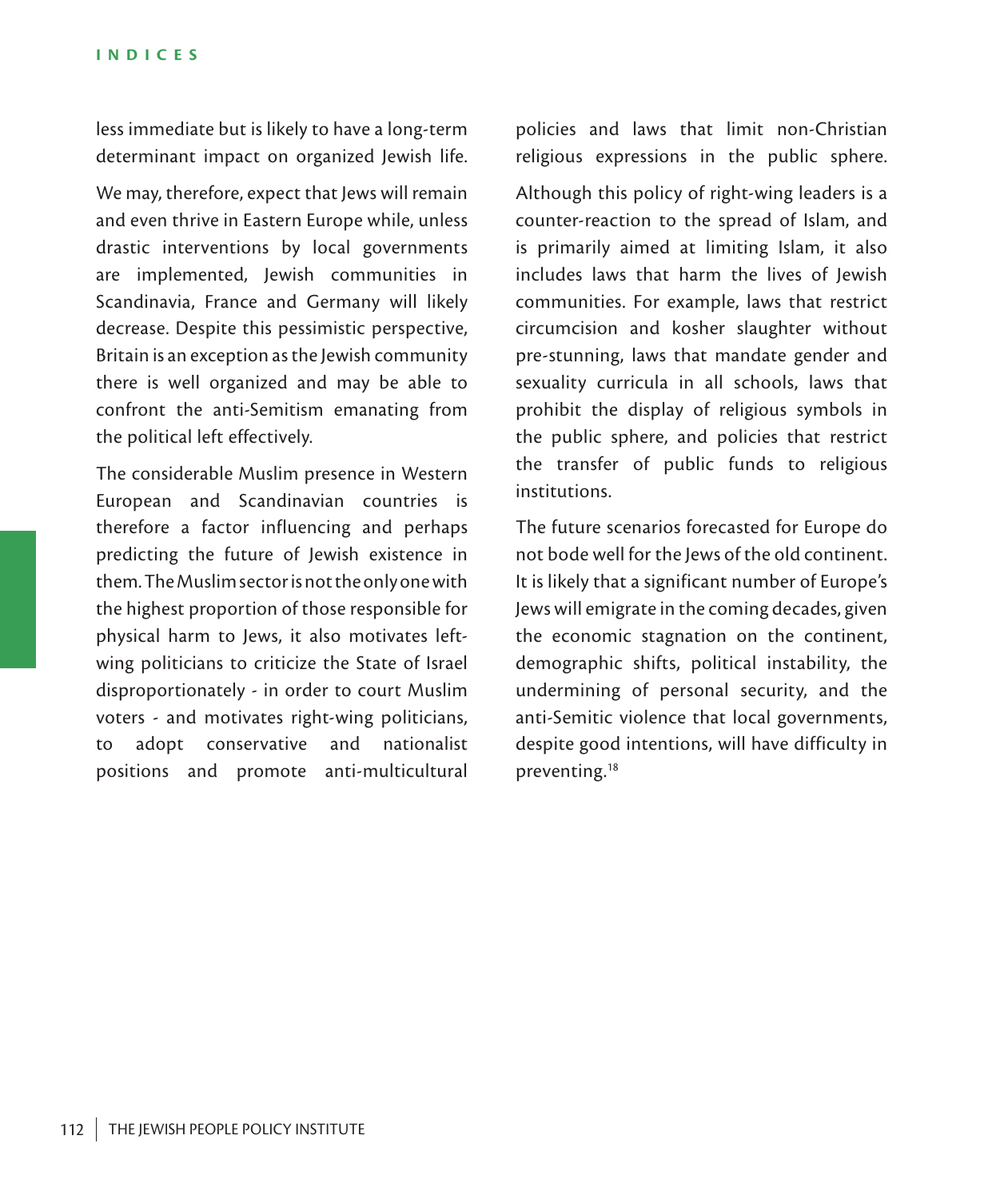| Different Types of<br>Anti-Semitisms | <b>Classic</b><br>Anti-Semitism                            | Israel-derived<br>Anti-Semitism                                                | Aufklärungs<br>Anti-Semitismus                                        |  |
|--------------------------------------|------------------------------------------------------------|--------------------------------------------------------------------------------|-----------------------------------------------------------------------|--|
| The unacceptable<br>entity           | The Jewish individual                                      | The Jewish nation-state                                                        | Jewish particularistic<br>religious practices                         |  |
| Goal                                 | lew-free world                                             | Israel-free world                                                              | Judaism-free world                                                    |  |
| Ideology                             | Racism<br><b>Nationalism</b>                               | Anti-racism<br>Post-nationalism                                                | Rationalism. Human and<br>animal rights                               |  |
| Jews perceived as                    | Non-European Semites<br>invading Europe                    | European imperialists in<br>the Middle East                                    | Tribalists. Adepts of<br>obscurantist and cruel<br>rituals            |  |
| <b>Discourse</b>                     | <b>Negative Stereotypes</b><br>about Jews                  | Anger against the Jewish<br>state                                              | Core Jewish practices<br>(Mila, Shechita, etc.)                       |  |
| Political leaning                    | Right-wingers                                              | Muslims & Left-wingers                                                         | Liberals & left-wingers                                               |  |
| Primary<br>manifestations            | Derogatory remarks<br>and acts of social<br>discrimination | Violence toward Jewish<br>institutions, symbols and<br>people                  | Public debate and legal<br>prohibition of certain<br>Jewish practices |  |
| Part of Europe                       | Central & Eastern Europe                                   | Western Europe, UK and<br>Western Europe, UK and<br>Scandinavia<br>Scandinavia |                                                                       |  |
| Demographic<br>context               | <b>Small Migrant Population</b>                            | Large voting Muslim<br>population                                              | Large voting Muslim<br>population                                     |  |

# **Figure 1: Types of Anti-Jewish Hatred and their Impact on Communal Life**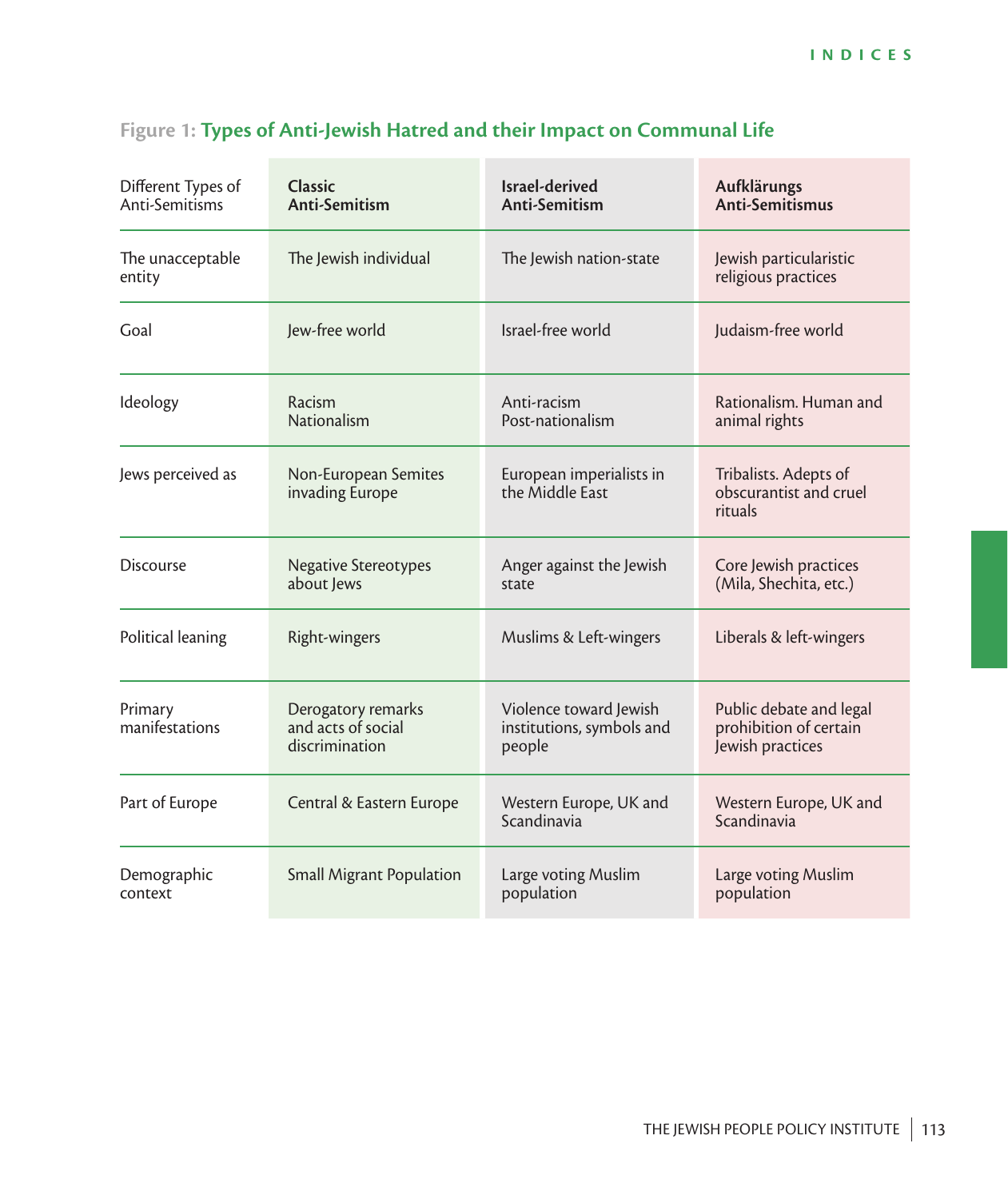# Part Two: Anti-Semitism in the United States

The rate of anti-Semitic incidents in North America is significantly lower than in Europe or the Arab world. However, recently, American Jews have been voicing concerns of rising anti-Semitism, mostly among radical groups on the right. The prominence and acceptance of Jews in the American political and cultural elites has no parallel in modern Jewish history.<sup>19</sup> Despite this, there is concern over a "slippery slope" and a reversion to previous eras (until the 1950s and 1960s), in which discrimination of Jews, and anti-Jewish expressions were more common.

### **A three-dimensional US indicator**

Although still only a peripheral phenomenon of the conservative backlash against globalization and political liberalism, the Alt-Right phenomenon is a source of significant anxiety among Jews. But there are at least three questions that did not yet get a clear answer on the significance of this group.

- 1. Is the Alt-Right a transitory fringe phenomenon or the beginning of a cultural backlash that will endanger 70 years of Jewish prosperity and successful social integration in America?
- 2. Can white supremacists inculcate anti-Semitism in the white, blue-collar masses suffering the effects of economic globalization by scapegoating the Jews and other minority groups?

3. Is there a tacit support of political elites (including the current occupant of the White House) for this group that includes a willingness to ignore anti-Semitic tendencies?

Nobody currently knows the answer to the three questions posed above, so our role will be, to provide an integrated methodology for assessing American anti-Semitism, similar to the one we have for Europe. Given the inherent differences, we will keep US and European analyses separate.

The integrated index illustrates the fact that both anti-Semitic incidents and anxiety among American Jews concerning anti-Semitism is on the rise. As we follow the evolution of the index for the US and gather reliable data regarding the feelings of the Jews regarding anti-Semitism, we will hopefully be able to elaborate concrete directions for action.

JPPI's integrated Anti-Semitism Index has three dimensions:

**Dimension 1: Public opinion toward Jews**.

**Dimension 2: Anti-Semitic incidents of different sorts** (extreme violence, assault, damage and desecration of Jewish property, threats, abusive behavior, literature), including online harassment.

#### **Dimension 3: Anti-Semitism as perceived by Jews**.

There is data for the first dimension (ADL and Pew reports) and for the second one. Regarding the third dimension, which relates to the degree of anxiety among American Jews, systematic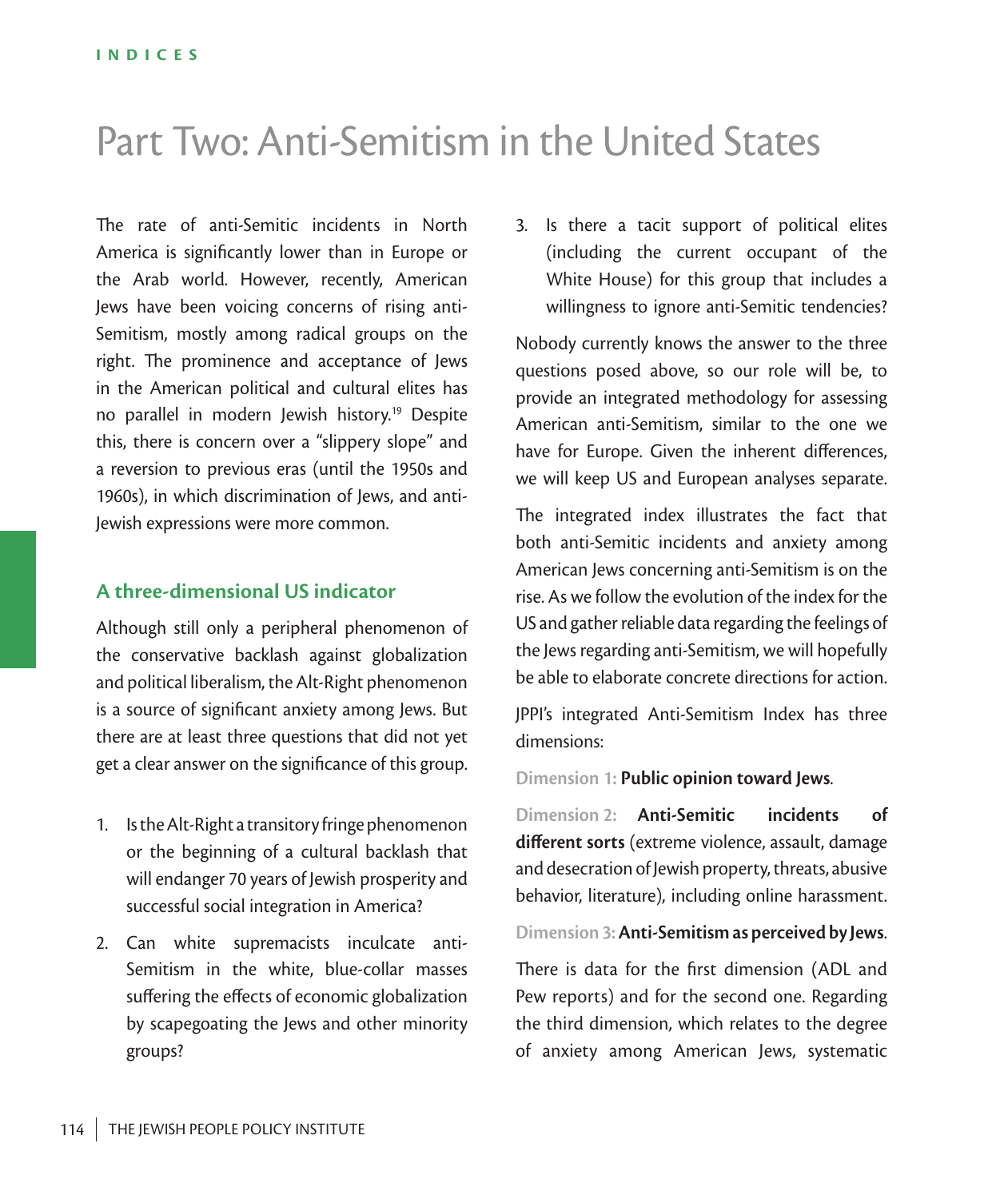data is still missing. Inspired by the work of the European Agency for Fundamental Rights (FRA), JPPI has launched in May 2019 a limited Delphi consultation with 180 rabbis and communal leaders in the United States to collect their perceptions about the rise of anti-Semitism in their vicinity and its possible impact on the communal life.

| <b>Anti-Semitism in the USA</b>                                                                       | <b>Trend</b> | 2019 | 2018      | 2017   | 2016  |  |  |
|-------------------------------------------------------------------------------------------------------|--------------|------|-----------|--------|-------|--|--|
| <b>PUBLIC OPINION TOWARDS JEWS</b>                                                                    |              |      |           |        |       |  |  |
| Harbor anti-Semitic attitudes (%) <sup>2</sup> 0                                                      |              |      | <b>NA</b> | 10%    | 9%    |  |  |
| ANTI-SEMITIC BEHAVIOR (number of incidents; only as reported to official agencies) <sup>21</sup>      |              |      |           |        |       |  |  |
| Increase/Decrease of Assault (%)                                                                      |              |      | $+105%$   | $-47%$ |       |  |  |
| Assaults (physical)                                                                                   |              |      | 39        | 19     | 36    |  |  |
| Vandalism (property)                                                                                  |              |      | 774       | 952    | 510   |  |  |
| Harassment (verbal, written)                                                                          |              |      | 1,066     | 1,015  | 720   |  |  |
| Total Incidents (extreme violence, assaults, damages,<br>desecrations and threats)                    |              |      | 1,879     | 1,986  | 1,266 |  |  |
| Number of incidents per 1,000 Jews                                                                    |              |      | 0.28      | 0.29   | 0.2   |  |  |
| <b>ANTI-SEMITISM AS PERCEIVED BY JEWS22</b>                                                           |              |      |           |        |       |  |  |
| Anti-Semitism is currently a very serious or somewhat of a<br>problem in the United States            |              |      |           | 73%    |       |  |  |
| Anti-Semitism is currently a very serious or somewhat of a<br>problem on the American college campus  |              |      |           | 57%    | 74.2% |  |  |
| Compared to a year ago, the status of Jews in the United<br>States is less secure                     |              | 65%  |           |        | 89.9% |  |  |
| Compared to a year ago, the climate on college campuses<br>is more hostile toward pro-Israel students |              | 57%  | 55%       |        |       |  |  |

### **Table 2: Anti-Semitism in the USA**

### **Dimension 1: Public opinion towards Jews.**

According to ADL findings, 9% of American adults in 2014 and 10 percent in 2015 harbored anti-Semitic attitudes. According to the Pew Research Center (2014), half of US adults rate Jews "very warmly" (over 67 degrees on

the "Pew Thermometer"). Only 9 percent of US adults rate Jews "very coldly" (under 33 degrees on the Pew thermometer). Certainly, the Pew data and the ADL data converge.  $23$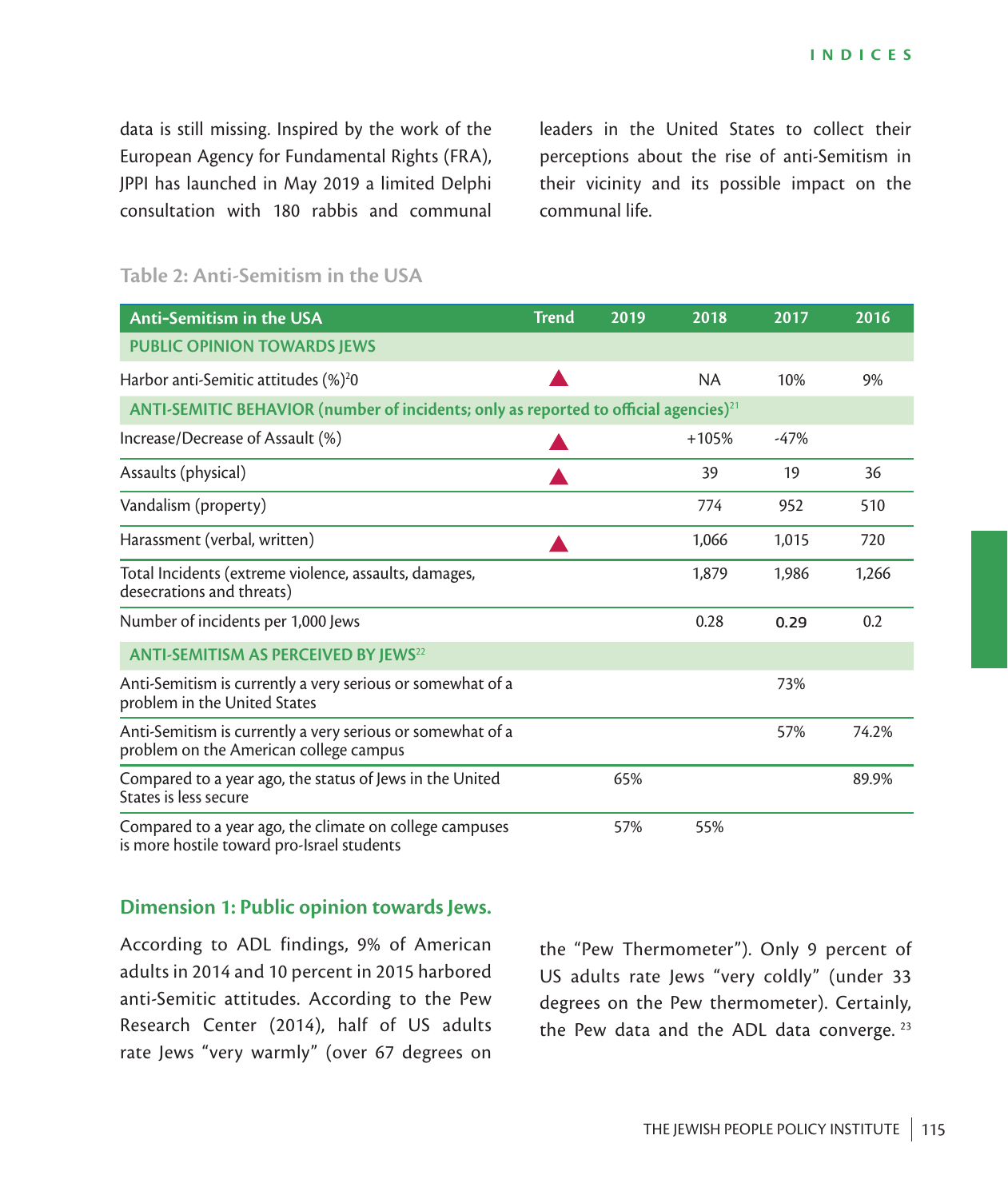### **Dimension 2: Anti-Semitic incidents.**

Data from the 2018 ADL Anti-Semitic Incidents Audit, published in May 2019, shows that anti-Semitic incidents in the United States surged by 100 percent in 2018.24

### **Dimension 3: Anti-Semitism as perceived by Jews**

As they are few available data about the perceptions of the anti-Semitism among the US Jews (In Table 2 above, the results of the few questions on the subject from the American Jewish committee 2018 survey are shown), JPPI has decided to launch a short had-hoc survey among a selected group of rabbis and community leaders to collect their perceptions of the developments of a possible anti-Jewish sentiment among non-Jews in their specific neighborhood, to assess their worries about possible negative developments (harassment, violence, physical attacks) and their assessment of the impact of the increased anti-Semitism (including the recent deadly shootings) to the participation to the communal life. Altogether, some 180 respondents answered the survey and we are presenting below some of the results.

The survey was administered to a broad group of Jewish lay leaders (N=136) and then to a group of 44 rabbis in addition. The desire for a rapid response to immediate events militated against designing a survey that would yield clinically rigorous statistical output. Nevertheless, the results do reflect several broad areas of shared sentiment. There is a clear sense that something

has changed in North America compared to five years ago. The responses were weighted toward the choices indicating that these changes have been considerable and not just a perceptible shift from prior patterns. Several phenomena ranging from anti-Semitic graffiti, desecrations, vandalism to hostile expressions were claimed to have been directly observed by 20-55 percent of respondents. More than half of both survey respondents observed what they considered to be anti-Semitic expression in the traditional media. Numbers were higher when asked about political life or internet and social media. However, in the US, anti-Israel sentiment may not be as much of a driver or cover for anti-Semitic expression as appears to be the case in Europe. When asked whether "the Arab-Israeli conflict affect[s] how safe you feel as a Jewish person", three-quarters of all respondents answered either "Not at all" or "A little". An even higher share answered "Never" or "Occasionally" to the question, "Do you ever feel that people accuse or blame you for actions of the Israeli government because you are Jewish?" (as opposed to the other choices of "Frequently" or "All the time.")

Another difference from what the perceptions within some European Jewish communities is that there is a strong feeling among the laity and the religious establishment that local governments "[respond] adequately to the security needs of Jewish communities." More than half of the general sample and 75 percent of the rabbis answer this question "Yes, definitely". They are less certain that these local governments, mostly city and county, are capable of combatting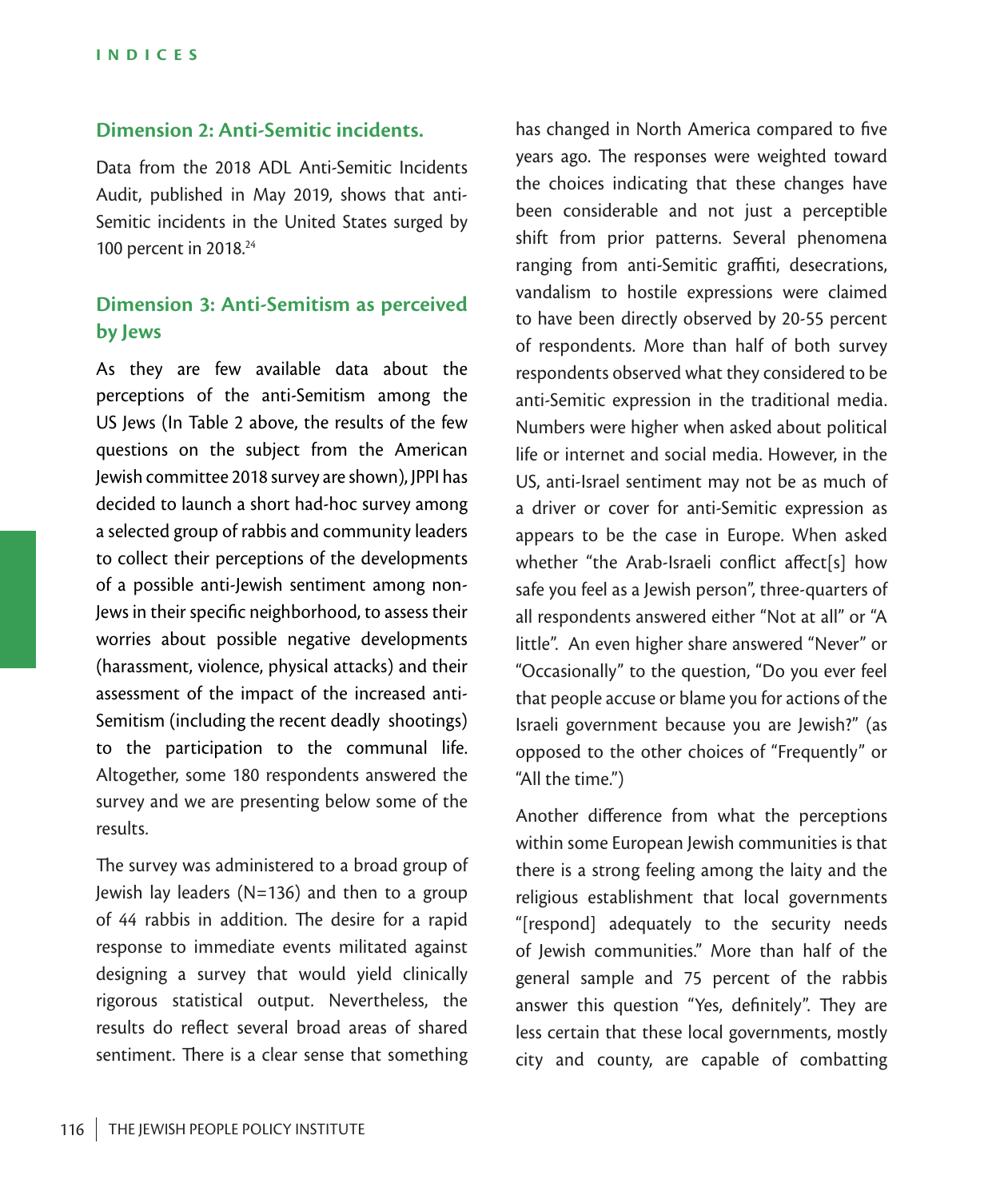antisemitism effectively. This may well reflect that these jurisdictions have really not needed to confront the attendant issues for a half century and more and did not by and large consider the phenomenon as a societal problem before that. The biggest divergence in views among the laity and rabbis is in characterizing the primal cause for the recent increase in attacks and mass killings in churches, synagogues and mosques. The laity puts more weight on explanations resting at least in part on a rise in antisemitism while over 60 percent of the rabbis (responding to a slightly different set of choices)<sup>25</sup> lay the blame on the general increase in mass murder in the US.

What may be considered the bottom line finding, perhaps reflective of the perceived trust in the authorities' ability and willingness to prevent physical harm, is that among the laity two-thirds

are either "Not at all worried" or "Not very worried" that "in the next 12 months [they] or a person close to [them] will be the victim of harassment or physical attack because they are Jewish". Despite the changes in perception of threat attested to in the survey responses, more than 80 percent of the laity and an even larger share of rabbis "never avoid certain places or locations…because [they] don't feel safe there as a Jew." And while a third of the laity worries about a possible "decrease in the number of participants [in Jewish communal life] in the coming year for fear of a possible anti-Jewish incident," only one respondent among the 44 rabbis answered yes with three-quarters responding "No.". These may be the key indicators to be scrutinized most closely over the coming years to gauge the changing sentiments of North American lews.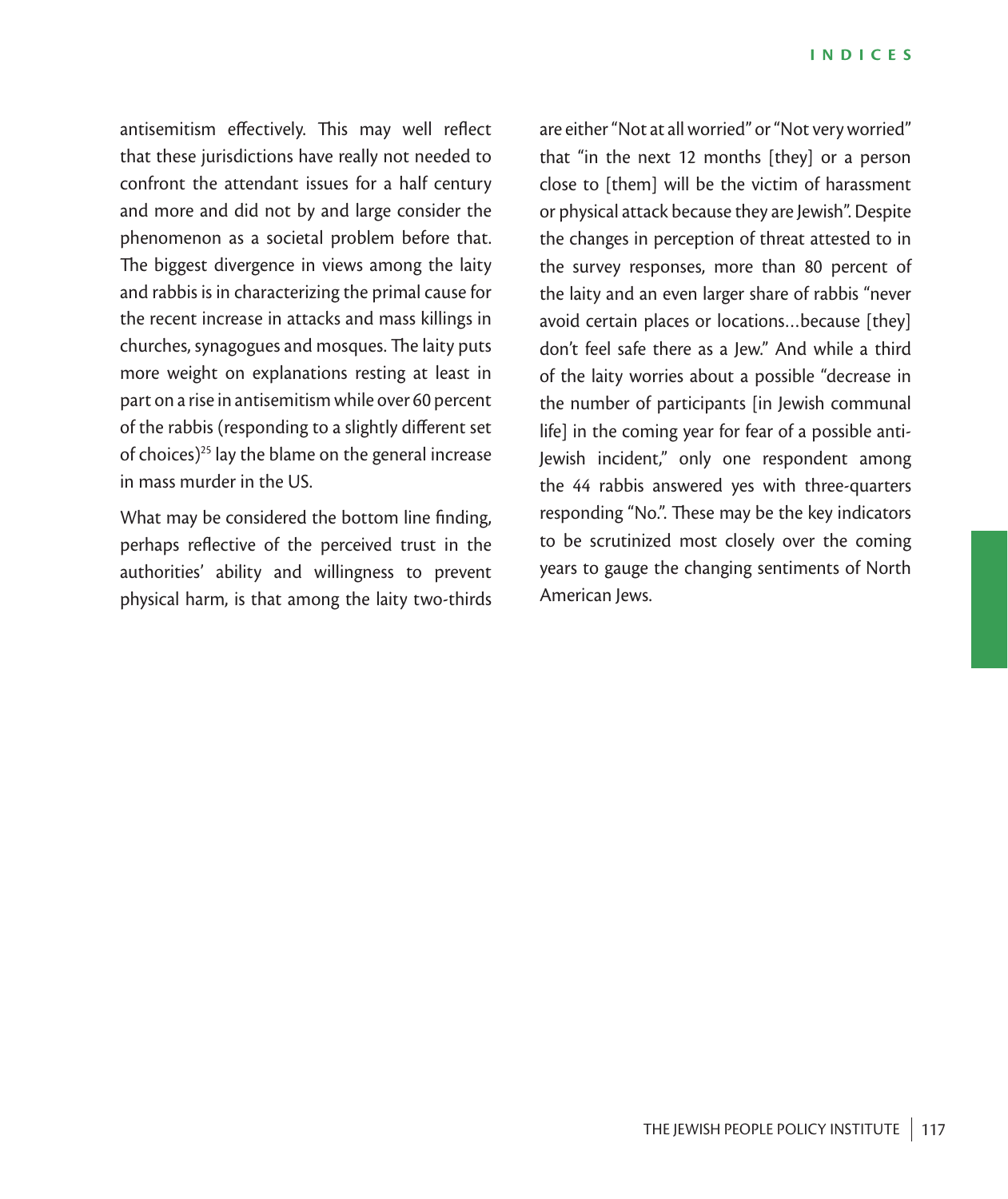# Part Three: Directions for Action

### **1. Recommendations to the Government of Israel**

- **A. Special progra**ms for occupations in high demand in Israel. The figure of 38 percent of the Jews in Europe investigating leaving their country can't leave us indifferent. As highend employment is the main impediment to Aliyah of young professionals, this field requires our attention. Should Israel be able to provide tailor-made attractive Aliyah programs, dozens of thousands of European Jews could relocate in Israel. Structured employment programs should be launched similar to those designed in the past for engineers and physicians from the CIS. In coordination with Israeli employers interested in hiring their graduates, these programs would involve early identification in France and Belgium and initial training in Israel. Relevant occupations include researchers in selected fields, specialist physicians, engineers, investment consultants, and more.
- **B. Vocational guidance centers.** In cities with large numbers of immigrants, it is advisable to establish vocational guidance centers that provide assessment, courses and training vouchers, and personal guidance and placement services. These centers should also be accessible to Aliyah candidates, prior to immigration.
- **C. Provide training for Israeli politicians on effective ways to address Diaspora communities in times of anti-Semitic and terror attacks**. It is important to avoid making unhelpful remarks to Diaspora communities, such as "come home to Israel." American Jews feel at home in the United States. Further, generalizations about "anti-Semitism in the Democratic Party should be avoided (it could become self-fulfilling prophecy), as should conflating legitimate criticism of Israeli policies with anti-Semitism.
- **D. Relationship with European countries ruled by far-right parties**. We recommend adopting four guiding principles in combining political pragmatism with Jewish values:
	- Zero-tolerance of Holocaust denial, historical revisionism, distortion of historical fact, diminution of the Holocaust, or trampling the memory of victims.
	- Take a firm stance against any official anti-Semitic infringement on local Jews or attempts to grant legitimacy to anti-Semitic past leaders.
	- Appreciate and nurture all national leaders friendly to Israel who respect principles (1) and (2).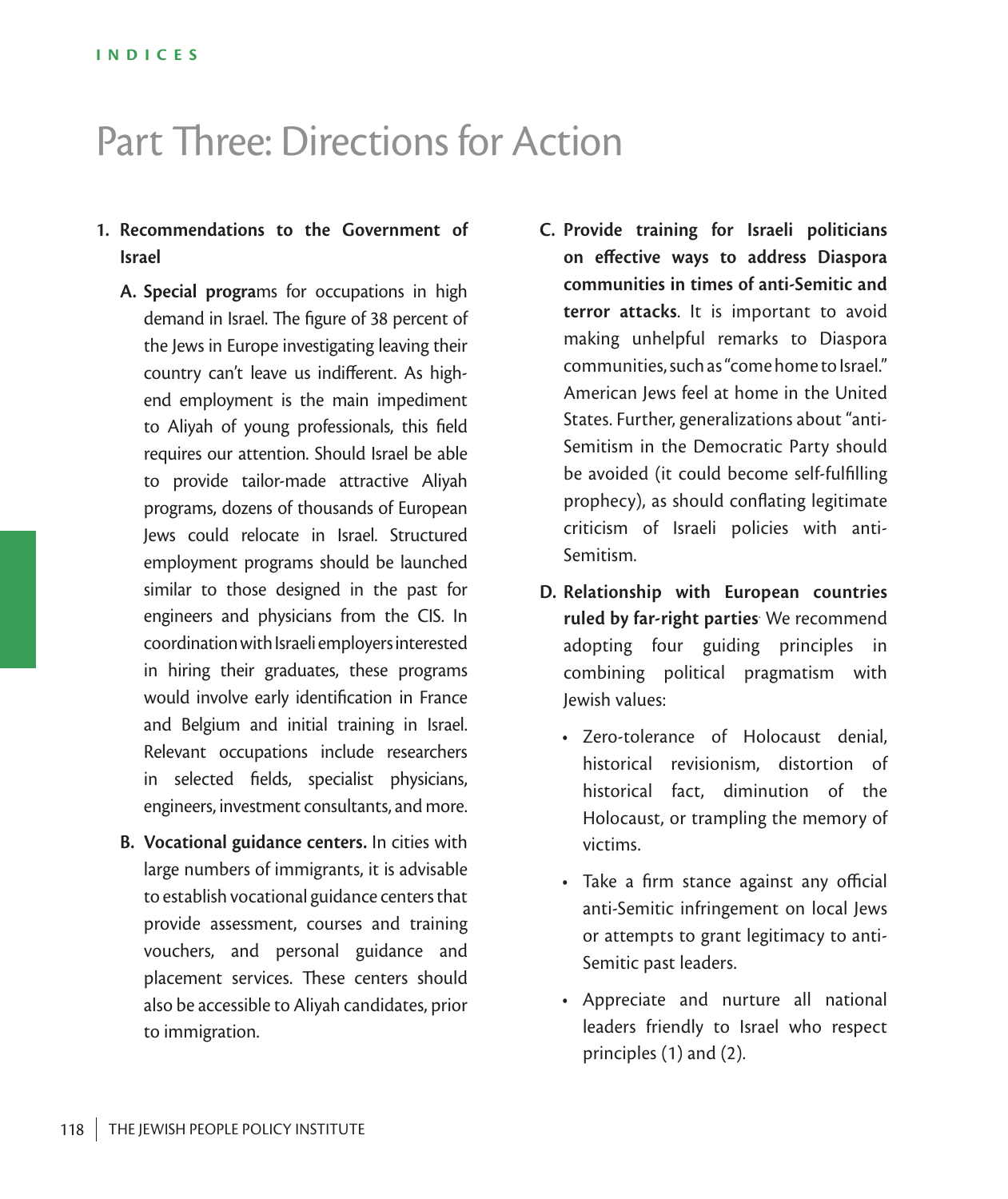- Encourage Eastern European countries to abandon the **competition over victimhood statu**s by declaring that all European nations – Jews and non-Jews – suffered at the hands of the Nazi past and communism.
- **2. Recommendations to Communal Leaders in North America** 
	- **A. Security training for young activists in the United State**s. Projects should be investigated (in communities that demonstrate interest) to integrate local Jewish youth who wish to take responsibility for the security of their communities. Twenty years of successful experience in France and the UK has shown that a large number of young people who had been Jewishly unaffiliated took interest in being engaged in communal security. In France and the UK, turning a threat into an opportunity, well-funded youth organizations have been established to train these new activists in self-defense, crisis management, and coordinated intervention. The activities to be investigated include trans-regional training gatherings, crisis simulation *shabatonim*, visits to para-military and anti-terror centers in Israel (including

*gadna*, *kravmaga* courses, and more). It is notable that at one point the French Youth Organization SPCJ included more than 15,000 male and female Jewish youth who met regularly on holidays for training sessions and provided professional security services to local synagogues and JCCs.

- **B. Interfaith programs**. The mass killings in synagogues and mosques present the opportunity to build trust, long term relationships, dialogue programs, antihatred educational programs, mutual understanding programs for youth, and interfaith coalitions against racism and xenophobia.
- **C. Security.** Watchfulness, forethought, and action plans for security are fully justified under the current circumstances. At the same time, the lay and religious leadership should take care that responses are consistent with the actual level of threat rather than presuming the worst. It is a fine line, but it would be ironic if North American Jews, fearing potential ostracism or isolation, took measures that might be deleterious to the very bonds that characterize their place in Jewish history and among Jewish communities around the world.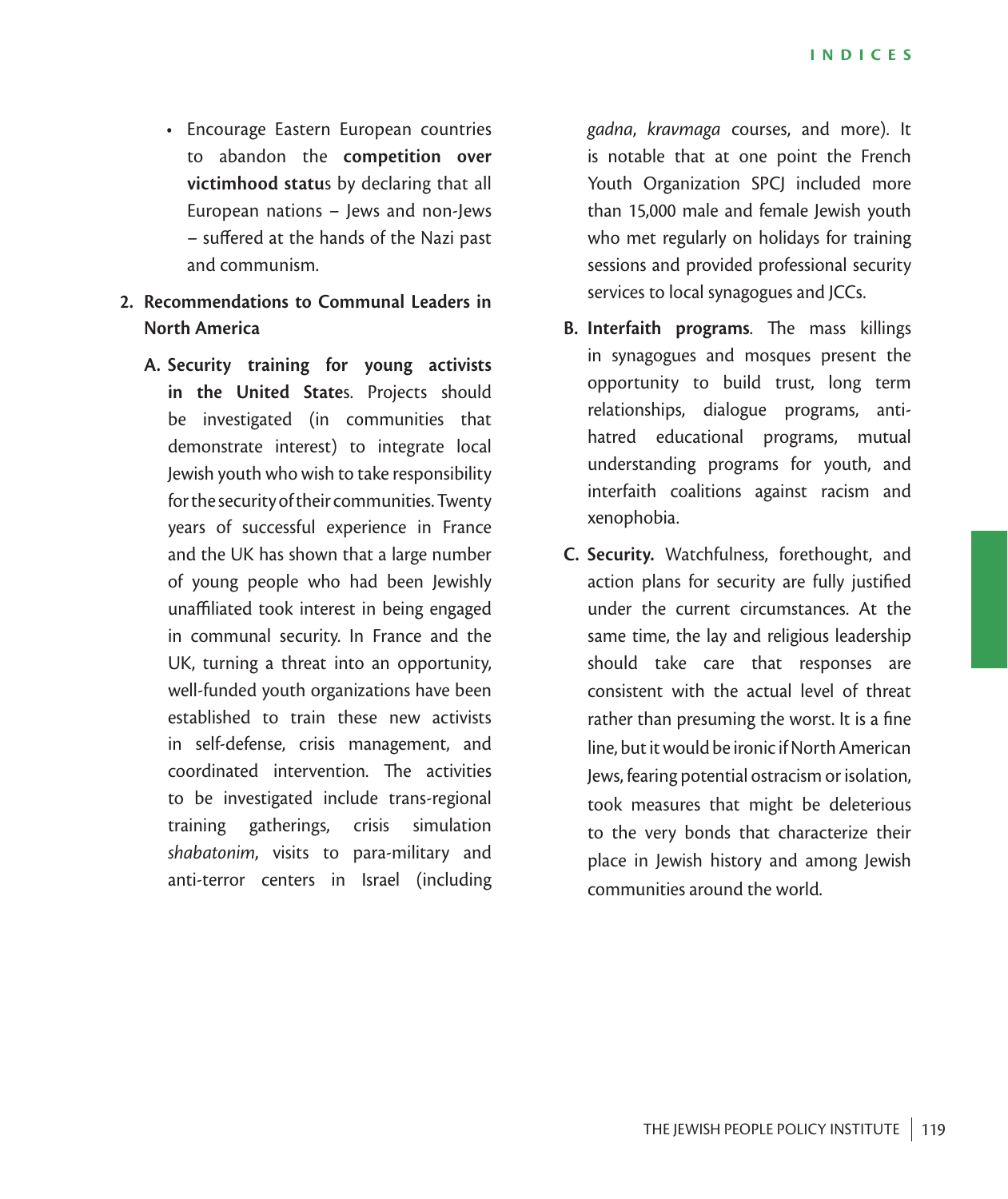#### **INDICES**



### **Jews who Contemplate Emigration**

Sources: FRA European Union Fundamental Rights Agency, IFOP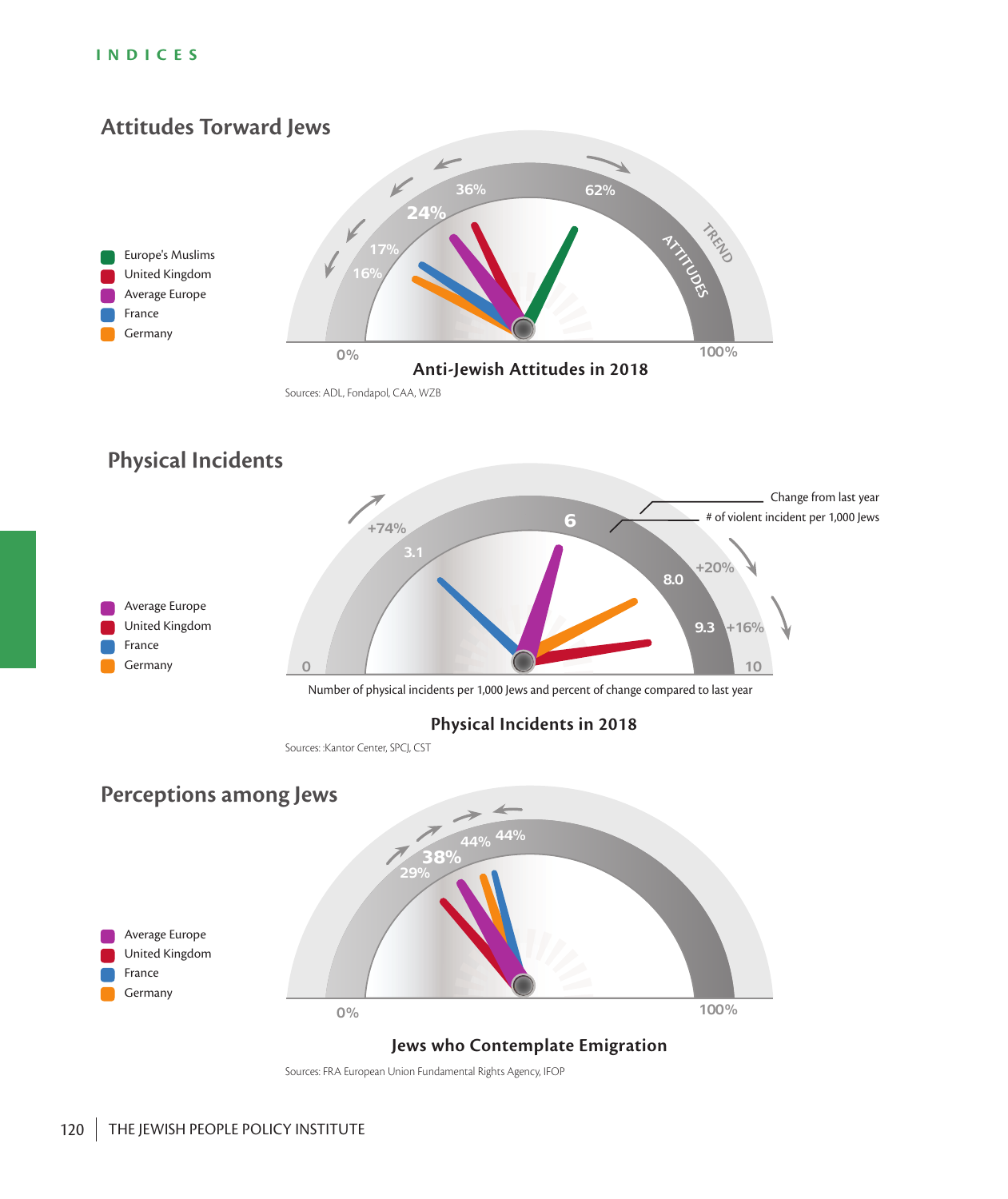### **Endnotes:**

- 1. For an in-depth understanding of the rampant social exclusion phenomenon in Europe, see Amar J. (2013), Les identités religieuses au miroir des droits de l'homme, contribution à une sociologie des droits de l'homme, Presses Academiques Francophones, Paris, pp. 415-428. Special thanks to Dr. Jacques Amar for his contribution to the analysis of the situation in Europe.
- 2. Ifop, Les Français et l'antisémitisme, February 2019. https://www.ifop.com/wp-content/uploads/2019/ 02/116217-Rapport.pdf
- 3. Ifop, op.cit.
- 4. Bundesamt für Verfassungsschutz, *Antisemitismus im Islamismus*, April 2019, https://www. verfassungsschutz.de/de/oeffentlichkeitsarbeit/ publikationen/pb-islamismus/broschuere-2019-03 antisemitismus-im-islamismus
- 5. Johnson A., *Institutionally Antisemitic Contemporary Left Antisemitism and the Crisis in the British Labour Party*, A Fathom publication, March 2019. http:// fathomjournal.org/wp-content/uploads/2019/03/ Institutionally-Antisemitic-Report-for-event.pdf
- 6. Karsenty Y., Anti-Semitism in 2018, overview, trends and events, January 2019, Ministry of Diaspora. http:// antisemitism.mda.gov.il/en/office-publications/
- 7. "New Survey by the Claims Conference Finds Critical Gaps in Holocaust Knowledge in Austria" http:// www.claimscon.org/austria-study/
- 8. ADL Global 100 (2015), Anti-Defamation League, An Index of Anti-Semitism, Executive Summary. http:// global100.adl.org/
- 9. Staetsky, L. D., Antisemitism in contemporary Great Britain A study of attitudes towards Jews and Israel, JPR, September 2017. 'Antisemitism in contemporary Great Britain: A study of attitudes towards Jews and Israel'.
- 10. See *Bericht des Unabhängigen Expertenkreises Antisemitismus*, German Parliament, April 2017. http://dip21.bundestag.de/dip21/btd/18/119/ 1811970.pdf
- 11. Ifop op.cit. See also Koopmans, Ruud. "Fundamentalism and out-group hostility Muslim immigrants and Christian natives in Western Europe." WZB Berlin Social Science Center, *WZB Mitteilungen*, December 2013.
- 12. France: The number of recorded anti-Semitic violent incidents (attack or attempted attack, homicide or attempted homicide, violence, arson or attempted arson, defacement or vandalism) increased by 89 percent with 183 incidents (compared to 97 in 2017). Within the violent incidents category, anti-Semitic physical violence against persons increased by 170 percent with 81 incidents (30 in 2017). The number of recorded anti-Semitic threats (oral threats, threatening gestures or insults, flyers and hate mail, graffiti) increased by 67 percent with 358 incidents compared to 214 in 2017. 824 Jewish community sites are subject to protection by police security and military forces.
- 13. Community Security Trust (UK), ANTISEMITIC INCIDENTS Report 2018 p. 10. https://cst.org.uk/ data/file/2/9/Incidents%20Report%202018%20-%20 web.1549538710.pdf
- 14. Source: Kantor Center European Jewry and Antisemitism Database. P.71. The total number of recorded anti-Semitic manifestations (according to the official governmental data) in Germany for the year 2018 indicates an overall rise of at least 10 percent. 1646 anti-Semitic crimes were reported, including 62 acts of violence (that left 43 people injured) - a rise of almost 70 percent, in comparison to 2017, when 1504 anti-Semitic crimes, including 37 violent incidents, were registered.